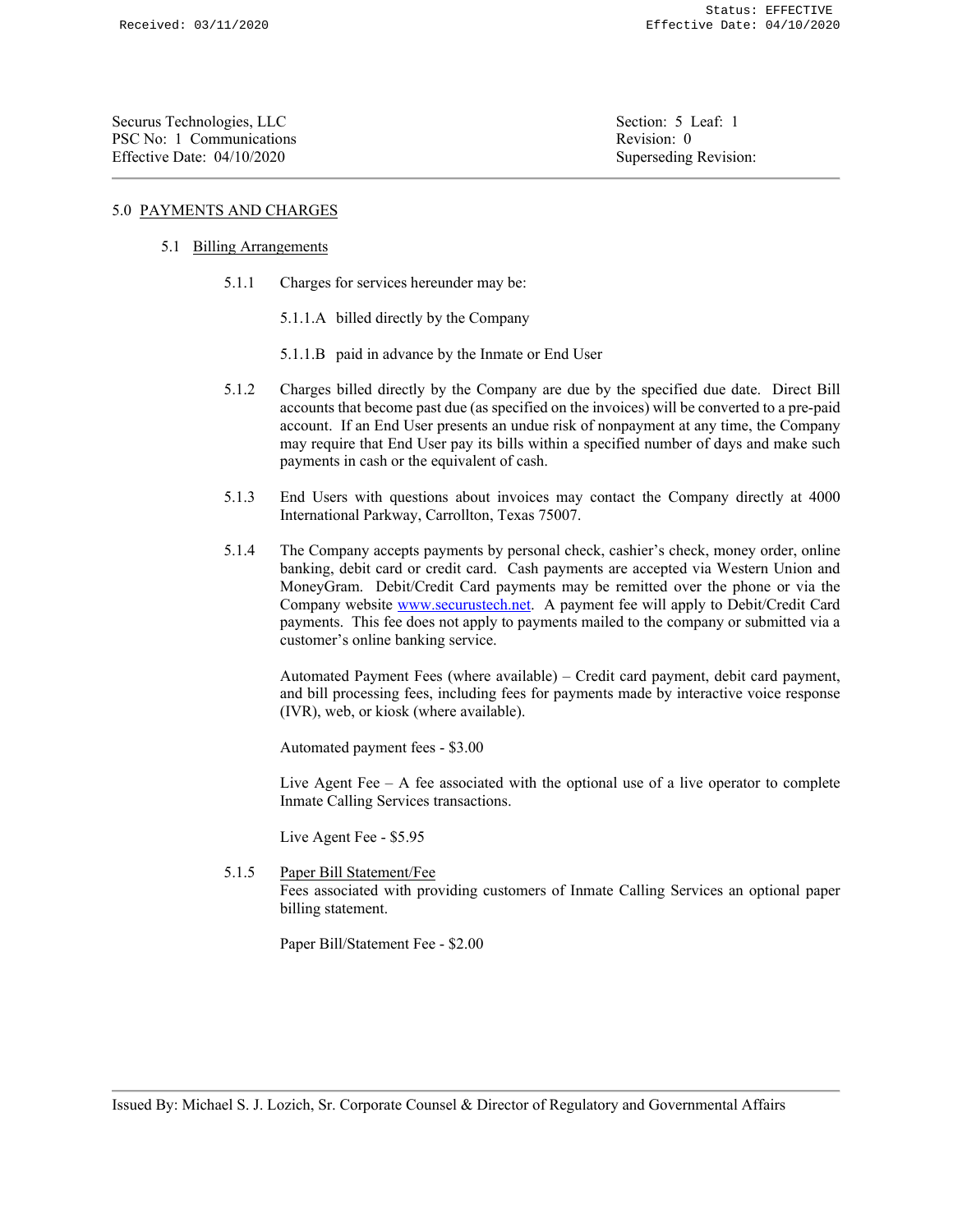| Securus Technologies, LLC  | Section: 5 Leaf: 2      |
|----------------------------|-------------------------|
| PSC No: 1 Communications   | Revision: 2             |
| Effective Date: 03/29/2021 | Superseding Revision: 1 |

# 5.2 Validation of Credit

The Company reserves the right to validate the creditworthiness of End Users through available verification procedures and to establish a maximum predetermined credit amount. Where a requested billing method cannot be validated, the Company may refuse to provide service. Services offered pursuant to this tariff are provided to Inmate Users and Authorized Users of Confinement Facilities, in accordance with institutionally authorized programs. The Company may request that facilities adopt, as part of the institutionally authorized program, terms that enable the Company to collect the charges for all Inmate User or Authorized User calls, including without limitation, the blocking of calls to certain telephone numbers when the amount charged to such telephone number (a) exceeds a predetermined amount or (b) becomes past due.

## 5.3 Contested Charges

For consideration of any disputed charge, an End User must submit in writing to the Company all call details and basis for any requested adjustment. The Company will promptly investigate and advise the End User as to its findings and disposition.

#### 5.4 Returned Check Charge

A charge of \$20.00, or applicable state returned check charge, whichever is more, may be applied if a check or draft presented for payment of service is not accepted by the institution on which it is written.

5.5 Deposits

The Company does not accept deposits.

5.6 Taxes

Securus' practices in connection with collecting taxes and fees from Consumers for (or in (T) connection with) intrastate ICS complies with Federal Communication Commission Rule 47 CFR § 64.6070. Securus charges and collects any applicable Mandatory Tax or Fee or Authorized Fee on a per-call basis (including (as applicable) Federal Cost Recovery Charge, State sales tax, municipal taxes, gross receipts tax, and similar taxes and fees). Generally, any applicable Mandatory Tax or Fee or Authorized Fee is in addition to the rates and charges stated in this tariff, and each Mandatory Tax or Fee or Authorized Fee will be itemized separately on Consumer bills. (T)

## 5.7 New York State Universal Service Fund

On August 17, 2012 the NYPSC issued its order in Case 09-M-0527 allowing New York State Universal Service Fund assessments to be flowed through to the End User. The New York State Universal Service Fund Surcharge is charged monthly per account to all end user customers in addition to other monthly rates and charges set forth in the Company's New York Tariff No. 1. If the Company has collected its annually assessed amount prior to the end of the calendar year, as determined by the Fund Administrator, it will suspend collection of these surcharges for the remainder of that year, subject to any subsequent adjustment necessitated by NYPSC Order. The New York State Universal Service Fund Surcharge rate will be applied to End Users monthly bills and will appear as a separate line item described as "NY USF Surcharge".

Monthly Rate per Account 0.0755% (I)

Issued By: Michael S. J. Lozich, Sr. Corporate Counsel & Director of Regulatory and Governmental Affairs